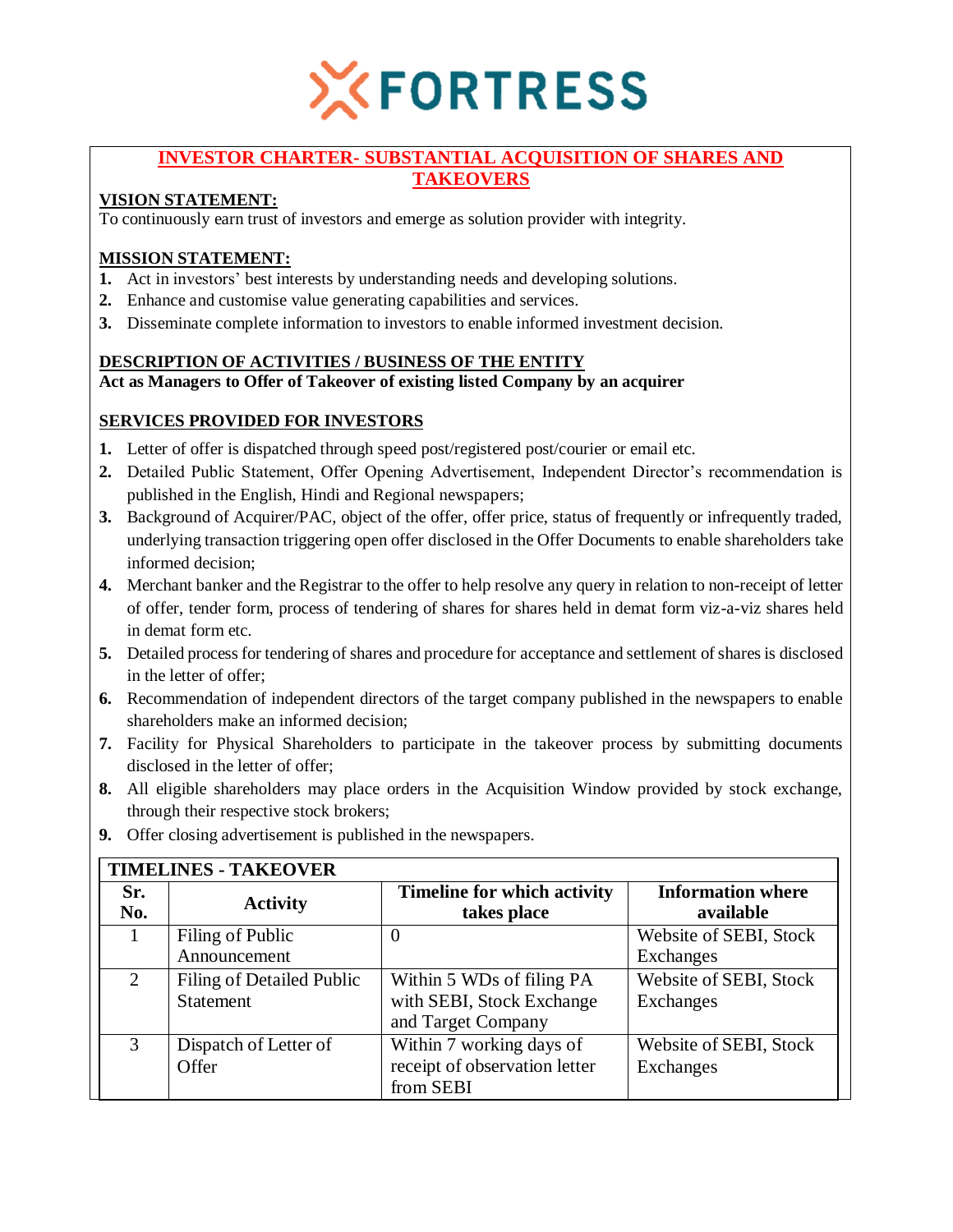

| $\overline{4}$ | Publication of<br><b>Independent Director's</b><br>recommendation       | 2 WDs prior to<br>commencement of tendering<br>period                                | Website of SEBI, Stock<br><b>Exchanges</b> |
|----------------|-------------------------------------------------------------------------|--------------------------------------------------------------------------------------|--------------------------------------------|
| 5              | Offer Opening Ad                                                        | 1 WDs prior to<br>commencement of tendering<br>period                                | Website of SEBI, Stock<br><b>Exchanges</b> |
| 6              | Offer Opens                                                             | not later than 12 WDs from<br>the date of receipt of<br>observation letter from SEBI | Website of Stock<br>Exchanges              |
| 7              | Availability of letter of<br>offer and Form of<br>Acceptance            | Till offer closure date                                                              | Website of SEBI, Stock<br><b>Exchanges</b> |
| 8              | Availability of material<br>documents for inspection<br>by Shareholders | Till offer closure date                                                              | Address given in Letter<br>of Offer        |
| 9              | Closure of offer                                                        | Within 10 WDs of opening                                                             | <b>Stock Exchanges website</b>             |
| 10             | Acceptance and<br>Settlement of shares                                  | Within 10 WDs of closure                                                             | <b>Stock Exchanges website</b>             |
| 12             | Date of post offer<br>advertisement                                     | Within 5 WDs of payment to<br>shareholders                                           | Website of SEBI, Stock<br>Exchanges        |

# **RIGHTS OF INVESTORS**

- **1.** All the Public Shareholders, who own fully paid equity shares of the Target Company any time beforethe closure of the Open Offer are eligible to participate in the Open Offer.
- **2.** Shareholders have rights to inspect the material documents as listed out in the letter of offer during thetendering period.
- **3.** Shareholders can obtain letter of offer along with tender forms from the Registrar to the offer or Managerto the offer and can also download from the website of the Stock Exchanges.

### **DO's and DON'Ts FOR INVESTORS**

- **Dos**
- **1.** Ensure to submit tender forms on time;
- **2.** Ensure the demat account and the PAN belong to the same eligible shareholder;
- **3.** Physical shareholder should ensure that the correct share certificates are attached along with the Tender Form
- **4.** Ensure that the signatures registered with the Company and the signature on the Tender Form are the same.
- **5.** In case any person has submitted Equity Shares in physical form for dematerialisation, such Eligible Shareholders should ensure that the process of getting the Equity Shares dematerialised is completed well in time so that they can participate in the Offer before Offer Closing Date.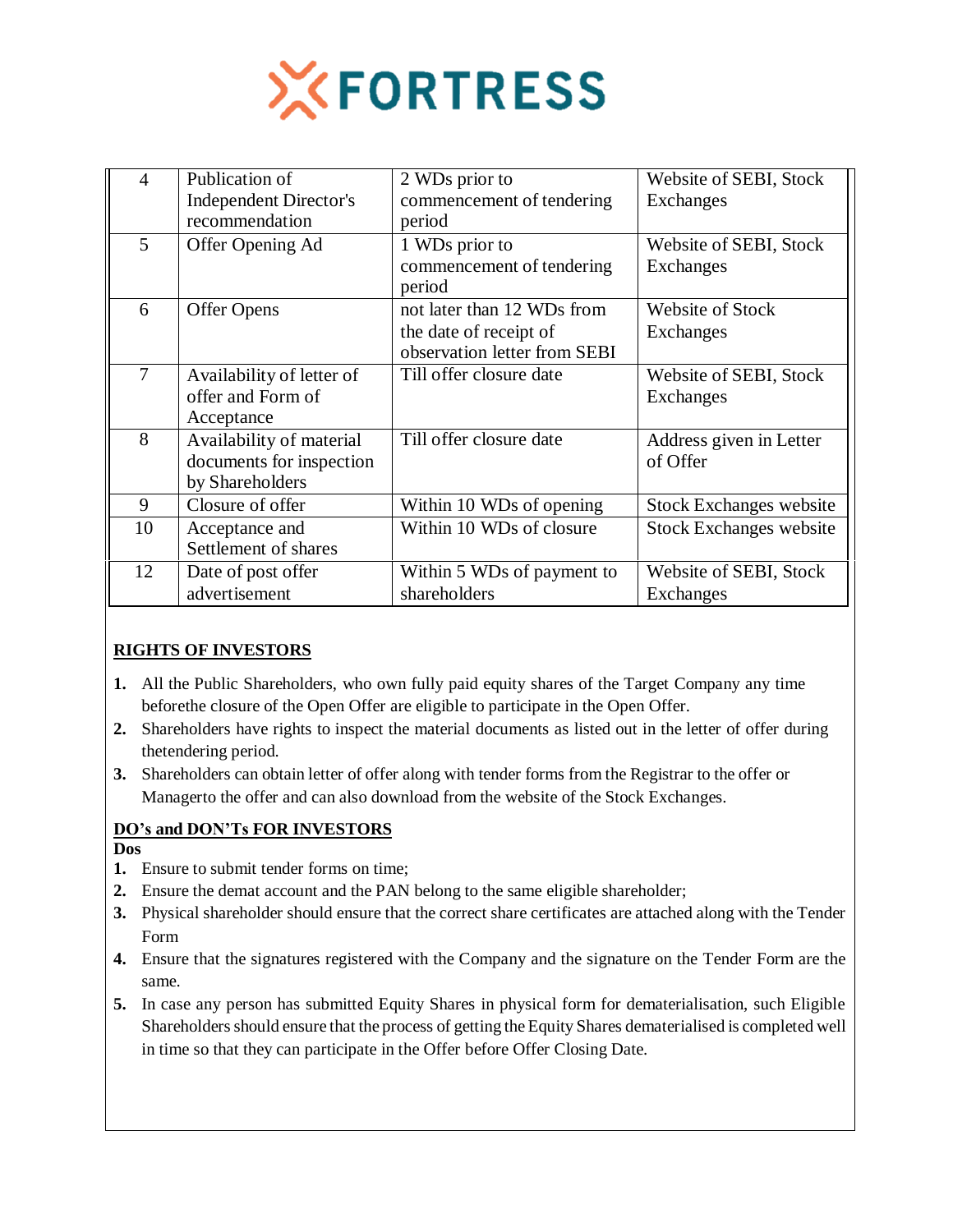

### **Don'ts**

- **1.** Offer from shareholders will be rejected if the terms or the process mentioned in the Letter Of Offer is not followed
- **2.** Shareholders who are holding Physical Shares as on the Record Date should not submit incomplete Tender Form and other documents for placing their bid in demat form;
- **3.** There should be no name mismatch in the demat account of the Eligible Shareholder and PAN; or
- **4.** There should not be any restraint order of a Court/any other competent authority for transfer/disposal/sale
- **5.** The title to the Equity Shares should not be under dispute and there should not be any restraint.

# **INVESTOR GRIEVANCE REDRESSAL MECHANISM AND HOW TO ACCESS IT**

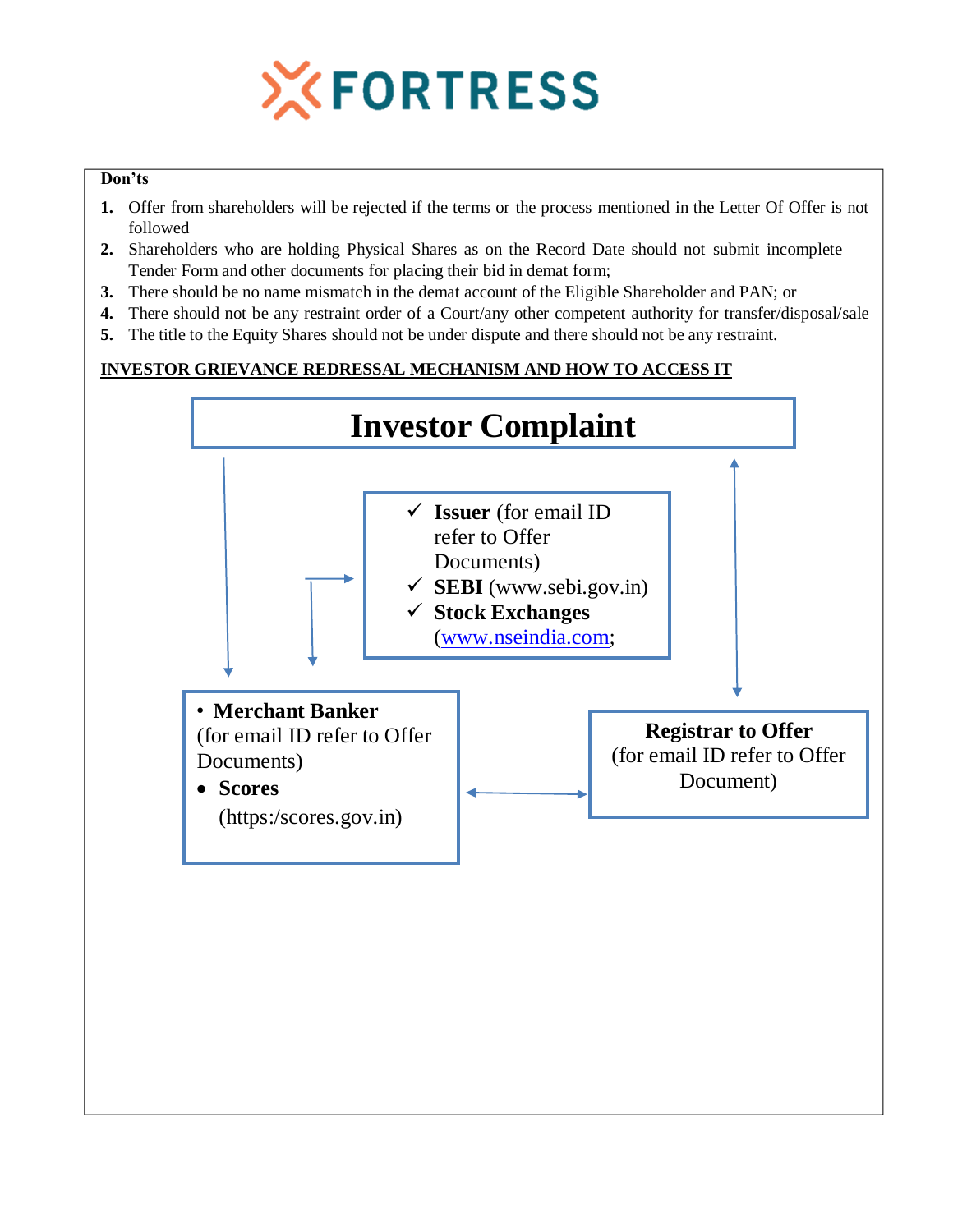

# **TIMELINES FOR RESOLUTION OF SHAREHOLDER GRIEVANCES IN TAKEOVER**

| Sr. No         | <b>Activity</b>                                                                                                                                                                     | No. of calendar days |  |
|----------------|-------------------------------------------------------------------------------------------------------------------------------------------------------------------------------------|----------------------|--|
|                | Shareholder grievance received by the manager to the offer                                                                                                                          | T                    |  |
| $\overline{2}$ | Manager to the offer to identify the concerned intermediary and it<br>shall be endeavoured to forward the grievance to the concerned<br>intermediary/ies on T day itself.           | $T+1$                |  |
| 3              | The concerned intermediary/ies to respond to the manager to the<br>offer with an acceptable reply                                                                                   | X                    |  |
| $\overline{4}$ | Shareholder may escalate the pending grievance, if any, to the<br>functional head / head of department of manager to the offer                                                      | $T+21$               |  |
| 5              | Manager to the offer, the concerned intermediary/ies and the<br>Shareholder shall exchange between themselves additional<br>information related to the grievance, wherever required | Between T and X      |  |
| 6              | Manager to the offer to respond to the Shareholder with the reply                                                                                                                   | Upto $X+3$           |  |
| $\tau$         | Best efforts will be undertaken by manager to the offer to respond to the grievance within<br>$T + 30$                                                                              |                      |  |

### **Nature of shareholder grievance for which the aforesaid timeline is applicable**

- **1.** Delay in receipt of consideration upon acceptance of shares
- **2.** Any other grievance as may be informed from time to time

### **Mode of receipt of shareholder grievance**

The following modes of receipt will be considered valid for processing the grievances in the timelines discussed above

- **1.** Letter from the shareholder addressed to the manager to the offer at its address mentioned in the offer document, detailing nature of grievance, details of application, details of bank account, date of application etc
- **2.** E-mail from the shareholder addressed to the manager to the offer at its e-mail ID mentioned in the offer document, detailing nature of grievance, details of application, details of bank account, date of application etc
- **3.** On SEBI Complaints Redress System (SCORES) platform.

### **Nature of enquiries for which the Manager to the offer shall endeavour to resolve such enquiries/ queries promptly during the offer period.**

- **1.** Availability of Form of acceptance cum acknowledgement
- **2.** Availability of offer document
- **3.** Process for tendering of shares in the offer
- **4.** Date of offer opening/ closing/ acceptance and settlement of shares
- **5.** Any other query of similar nature